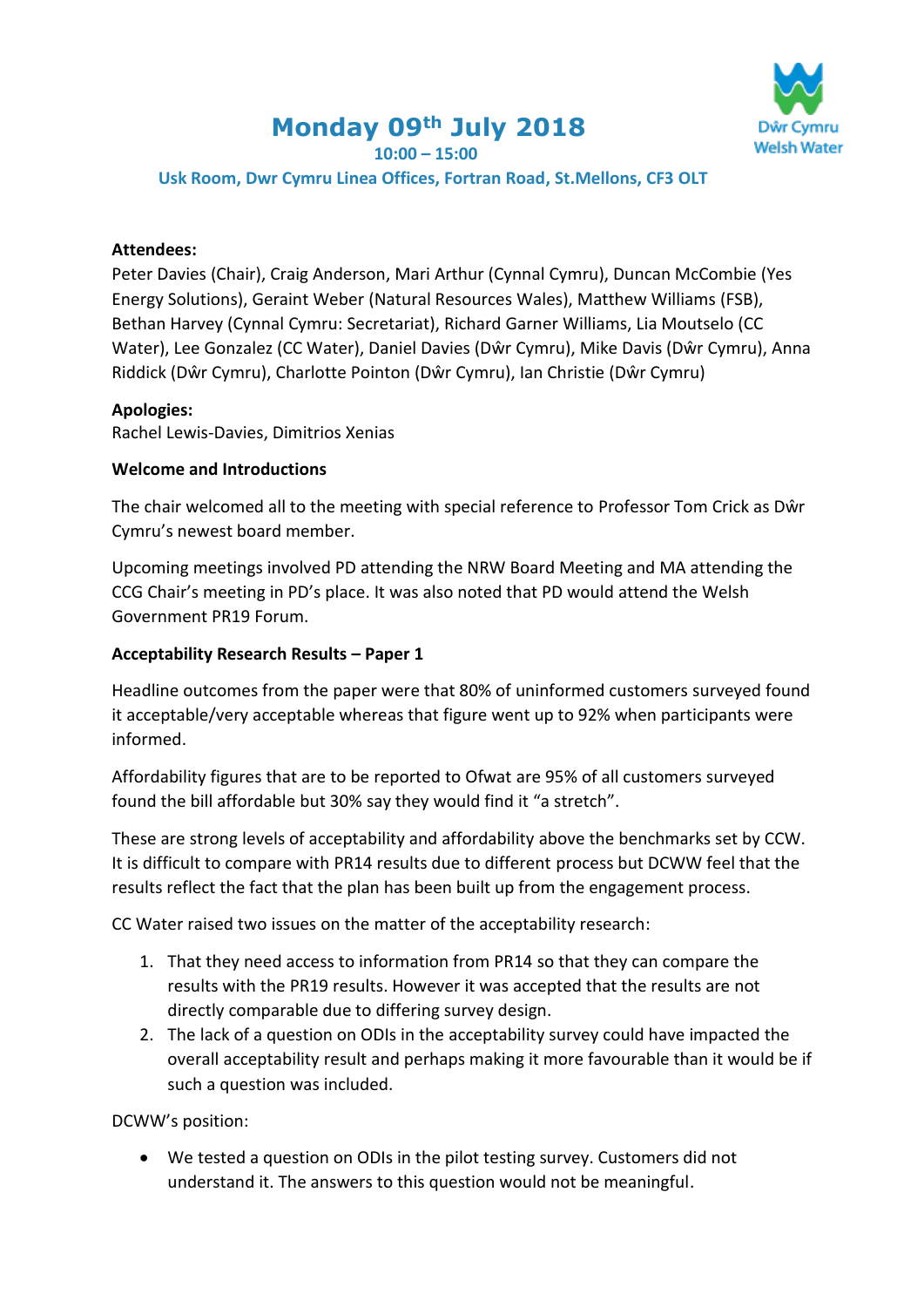- Including a question on ODIs therefore risks 'contaminating' the quality of the answers to the wider survey.
- The likely impact of ODIs on bills is most likely to be very small (less than £5 a year) so the actual impact on customers (and hence in principle of the acceptability of what we do) is minimal.

# **Action:**

- It was agreed that the CCG would have sight of qualitative feedback on ODIs and that ODI specific research that had been previously discussed.
- A profile was required on the 30% of people that would find the bill a stretch early feedback suggested that it would be those eligible for support.

Community Hub Work is a new process used to find community voices by taking surveys to them. This reduces the intensity of a 1-1 visit or having to complete an online survey. There were 6 hubs in communities across Wales, with demographic quotas being set.

Non-household customers were included in the research and their acceptability numbers were higher than that of general households. Businesses of 0-5 employees will often face the same difficulties as a household customer.

**Action**: AR to circulate break-down of the research into household/and non-household according to size/turnover/staff.

# **Demand Management – Ian Christie**

Chair gave thanks to Ian Christie for his attendance during a busy time dealing with the effects of the heatwave. Demand management had been emphasised by CCG as a key priority for the CCG given the multiple benefits and opportunity for customer participation, so very important opportunity to clarify on plans.

IC presented his slides (circulated) setting out the different dimensions of demand management. The new strategy will represent a shift from the focus on reactive response to leakage within the supply system (which due to the high pressure and age of the infrastructure can lead to further problems), to a proactive focus on reducing customer-side leakage, where evidence indicates significant water loss. New technology allows for cost effective measurement of customer side loss which identifies small levels of losses not measured through metering.

The planned "Cartref" programme will address customer-side leakage in high loss areas and provide opportunity to work with customers in use reduction as well as identifying need for lead pipe replacements.

The CCG welcomed this strong focus on demand management and the plans for a different innovative approach the discussion highlighted:

- The need for significant customer engagement if the programme is to be successful as customers will need to allow access to the property.
- The importance of developing appropriate employee skills.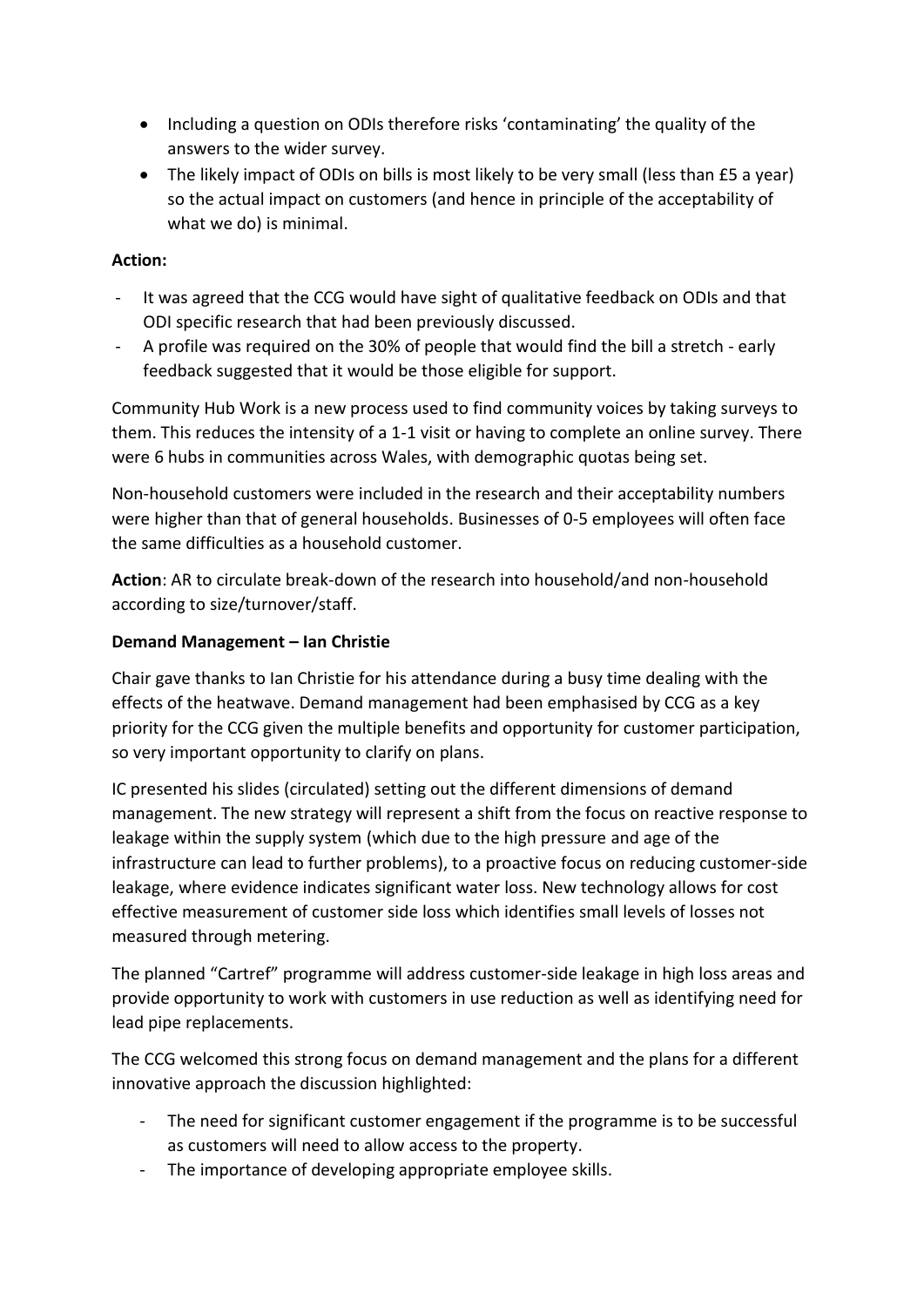- The nature of the relationship with local plumbers (although it was clarified that this would be work not otherwise likely to be identified or repaired).
- The great opportunity for addressing leakage and consumption to deliver real reductions to per capita consumption.

**Action**: Prioritise as a focus for CCG scrutiny and support going forward; CCG to be kept updated on progress of the pilot.

# **Social Tariffs Strategy - Paper 2**

Mike Davis presented the paper on the future of the social tariff strategy. The PR19 plan will include targets for social tariff support but the detailed delivery plan will be subject to further development and consultation. The CCG has provided a response to the draft strategy for customers in vulnerable circumstances which sets the overall strategy.

The context for the redesign of the delivery of the social tariff strategy:

- The evidence shows there could be up to 400,000 eligible under current criteria.
- Customer research indicates insufficient customer support to increase the level of the cross subsidy.
- The company will have limited scope to increase its contribution from its financial surplus in AMP7 (Ofwat has cut the cost of capital).
- The PR19 plan includes an increase from current levels of support 100,000 to 140,000 customers.
- The evidence from current distribution shows that take up does not necessarily meet those in most need.
- In summary total spend on support will increase, numbers supported will increase but there is a need to redesign the scheme to be better targeted rather than simply carry on and cap when the money runs out.

The CCG accepted the analysis of the situation and agreed that something must be done differently in order to respond.

The company are developing the timescale and will pursue a participative process with stakeholders and vulnerable customers.

CCG comments included:

- Lessons from Rhondda Fach pilot on need for better targeting of those most in need.
- Concern that an area-based model would have limitations as there are distributed issues, especially in rural locations.
- DCWW need to have a bigger part to play in a multi-agency approach but accept that things cannot be put on hold waiting for such an approach to develop.
- Importance of long-term trends such as an increase in rented properties, multiple occupants and homelessness.
- Focus on staff training to be provide responses tailored to customer circumstances eg metering solution.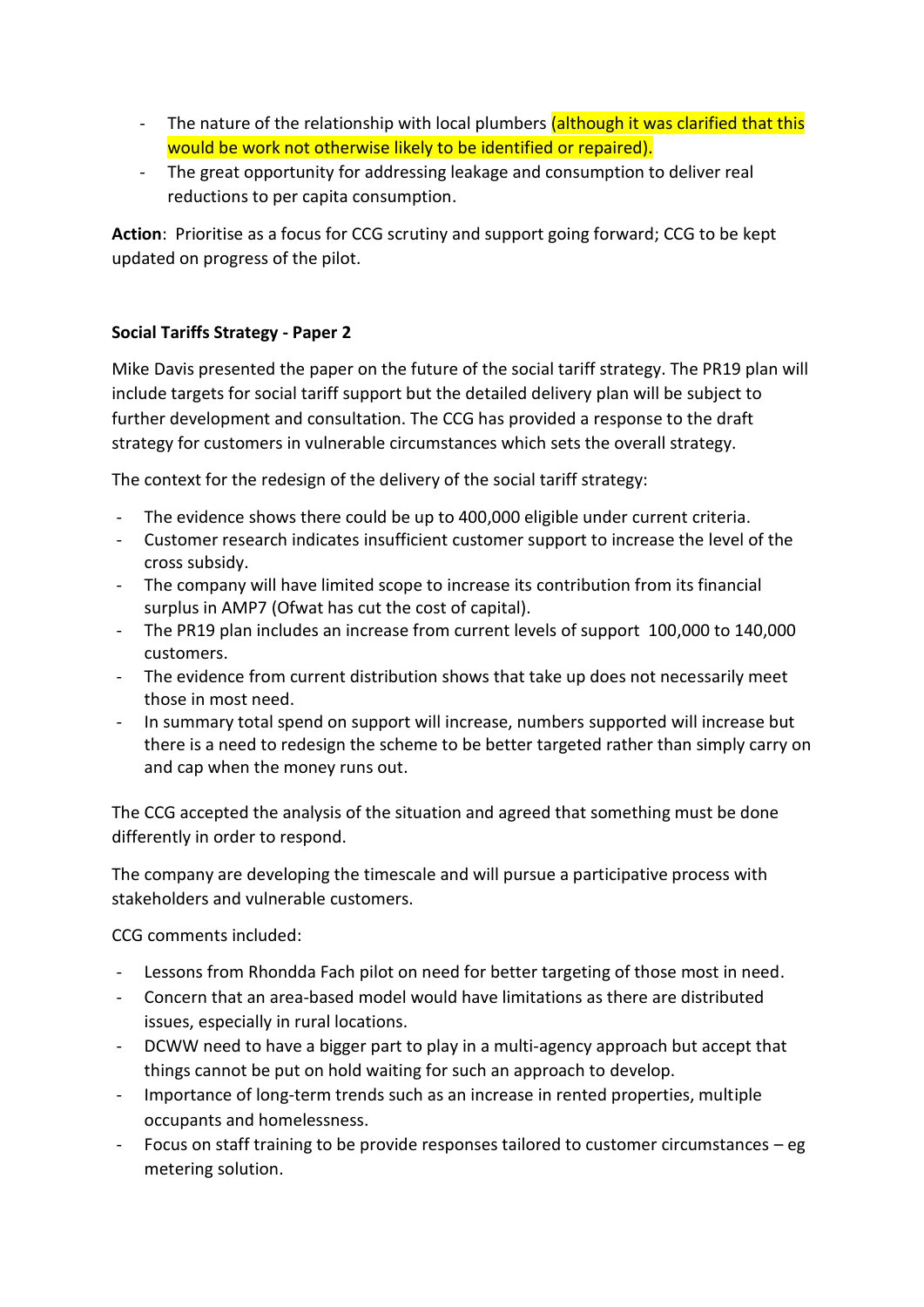- Information on levels of default on HelpU.
- Need for greater interaction with customers and tracking to take account of changed financial circumstances.
- Need for sensitivity to perception that the company was reducing help for most financially vulnerable.
- Importance of directly involving customer base and those who find the bill a stretch on the re-design of the tariffs.

## **Action:**

- Company response to the CCG paper on customers in vulnerable circumstances to be circulated this week.
- Engagement of CCG in design workshops planned for the autumn.

# Vulnerable Customers Conference DM Update

DM shared themes from the recent conference that vulnerability is more than just financial, it can be transient, especially with higher numbers of people in the rental sector. Vulnerable customers account for 12% of the population but this is only considering the bill-payer and not others that may be vulnerable under the same roof.

Reference was made to the Stronger Together Conference and the sharing of data with other utilities (and possibly wider agencies) to ensure that vulnerable customers are assisted in all areas of their bill. This may present issues with multi-organisational data laws but organisations such as Data Cymru can explore how local authorities may be better prepared.

It was agreed that more needs to be done to link health and energy efficiency in order to encourage data sharing practices to benefit vulnerable customers and their utilities.

## **Categorisation and Quantification of Rewards and Penalties (ODI) – Paper 4**

This paper set out how proposals on ODIs will be applied against the Measures of Success (MoS) within the Business Plan.

The CCG has previously discussed the principle of the ODIs and customer research which highlighted the difficulty customers have in engaging on the issue particularly in the context of the not for profit status, but customers are clear that there should be penalties for poor performance against their expectations of a quality service and that the incentives should reflect performance well beyond customer expectations and which would be recognised as such by customers.

The CCG had been supportive of the general approach presented in the March 2018 meeting with proposals for a Water Share scheme and a weighting more towards penalties than rewards towards the lower end of the proposed Ofwat range.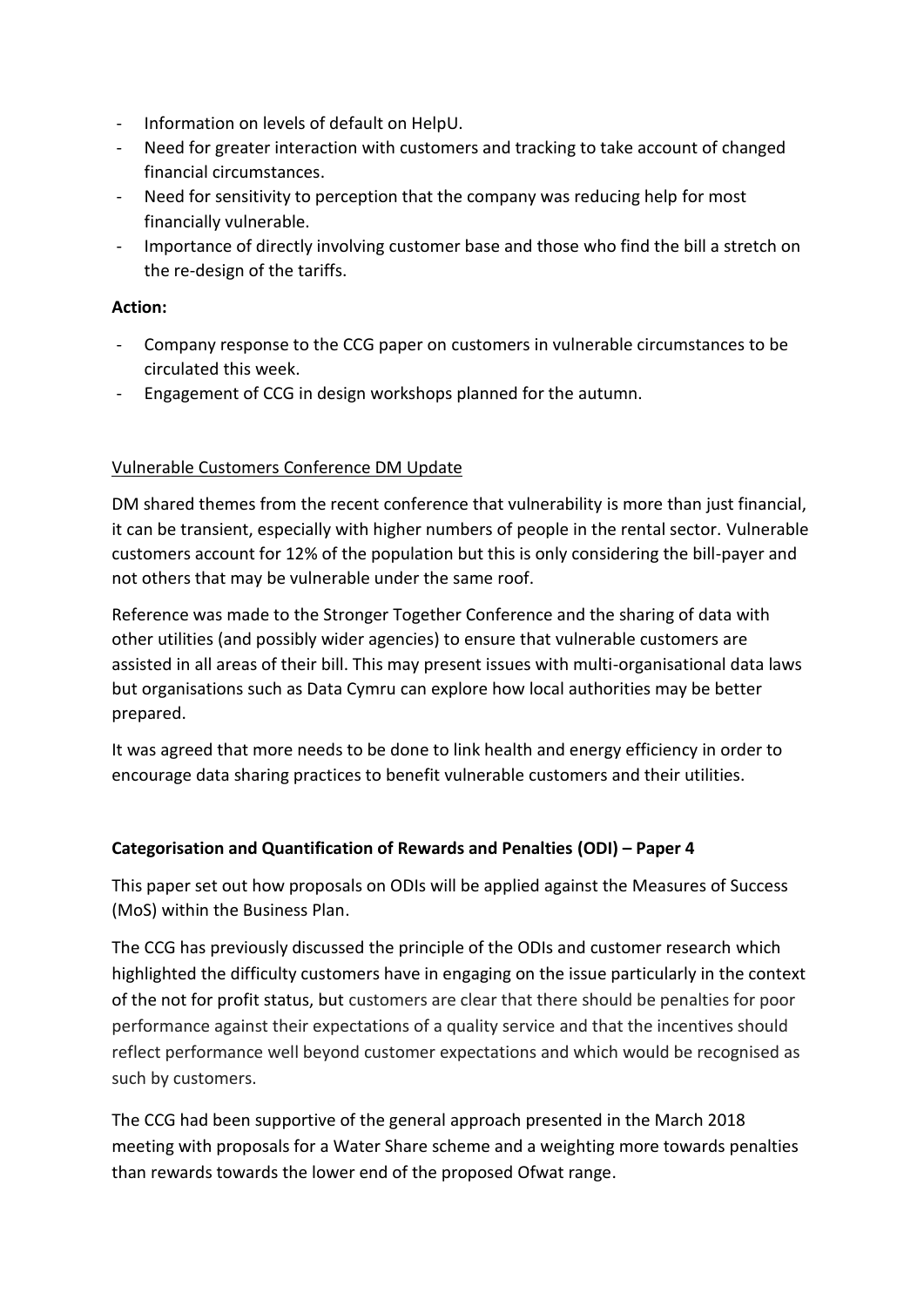Ofwat methodology indicates that they expect companies to engage with customers on the design of their rewards and penalties. Ofwat's default position is that each MoS should have a financial reward or penalty unless an explanation is issued as to why. Reviews should be in-period and not end-of-period with changes to bills being made apparent as soon as practically possible.

The company's position was that it is difficult to engage with customers on the detailed design of the application of the ODIs due to the complexity of the concept. However, the company did take some useful information from the customer focus groups which has influenced the approach and design of the ODIs scheme.

The company set out in its presentation the reason why selected Measures of Success will not have ODIs attached.

For the Measures of Success that will have the ODIs (penalties or rewards) attached, the presentation set out proposals for them to be categorised into three levels reflecting customer priorities with higher levels of reward/penalty for the performance issues of most concern. The level of rewards/penalties for each category (high/medium/low) is linked to the willingness to pay for the related Measures of Success. One exception is the flagship 'Trust' measure, which has the highest reward/penalty level, linked to the Ofwat level of penalties/rewards for the customer service measure.

The probability of the range of potential impacts of ODIs on customer bills was modelled as a 10% probability that average household bill will be £15 lower due to penalties; 10% probability that the average household bill will be £10 higher (£5 with WaterShare) due to rewards . The 'central' case with 50% probability is that the average household bill will be £2.50 lower.

In respect to the discussion on the proposals for implementing the ODIs, while there were a range of comments, the CCG:

- Recognised the challenge of engaging customers in the process but CCW registered the point that they felt that ODIs should have been included in bill acceptability testing.
- Acknowledged that the proposals for allocation, size and distribution across measures of rewards and penalties were consistent with customer priorities and valuations.
- Reinforced previous agreement to the pitching of the ODIs at the lower end of the Ofwat range.
- Were reassured on the potential of low impact on variation in customer bills given evidence of customer concerns on keeping volatility in bills to a minimum.
- Commented on the correlations between the different ODIs for example failing on pollution incidents would lead to an increase in complaints.
- Stressed the importance of building the informed customer base and communicating the application of ODIs in practice going forward.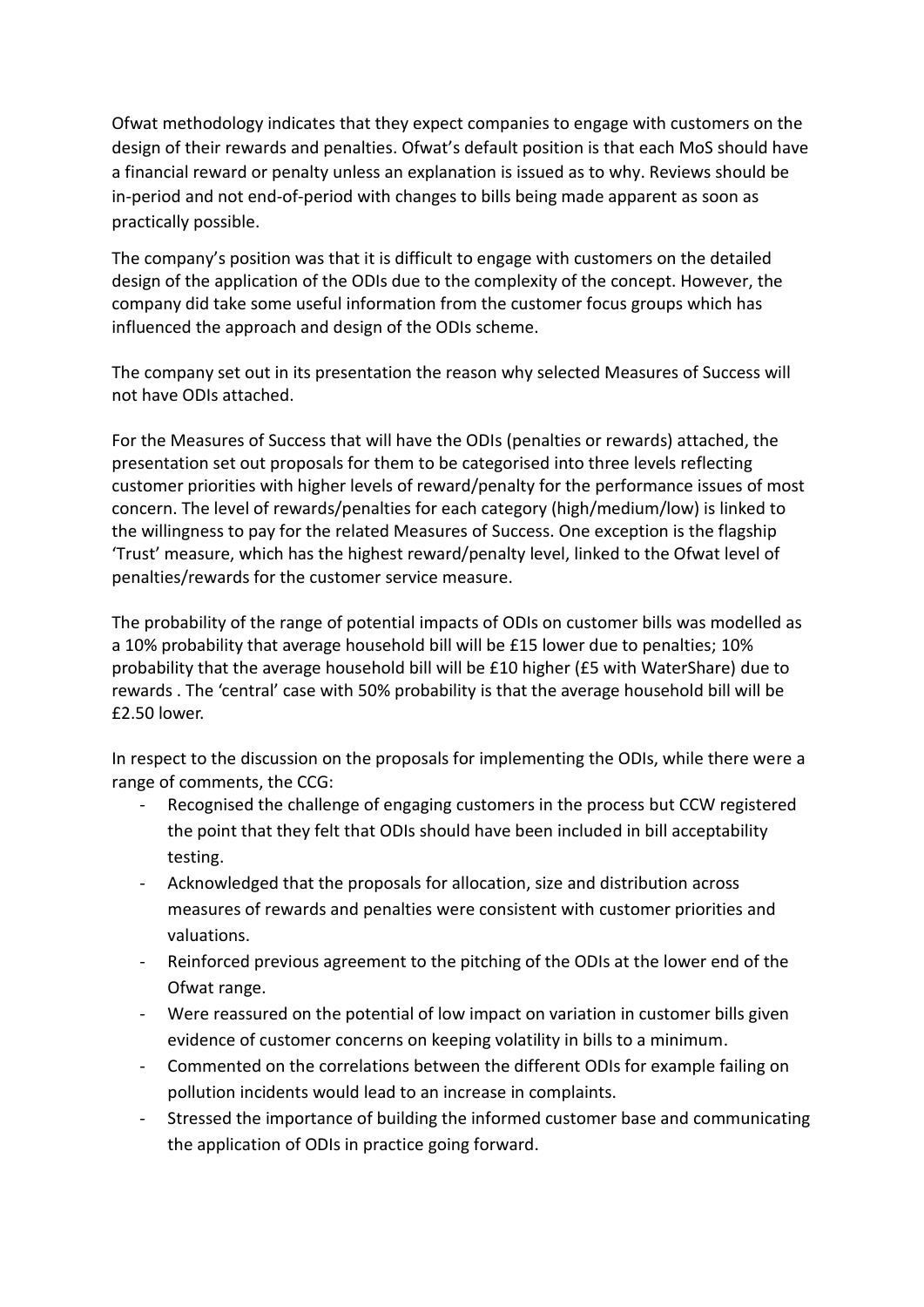- Needed to ensure that performance targets were stretching so that over performance would justify incentives.
- Repeated previous concerns in respect to the principle of ODIs, particularly as applied to the not for profit status.

## **Performance Commitments against baselines**

CCG have a responsibility to ensure that the performance commitments are stretching and based against a realistic assessment of 19/20 performance. The CCG had received historic performance and estimated 17/18 figures in the March meetings. The paper presented updated actual figures for 19/20.

**Action –** DCWW to provide a summary of where there had been significant variation in the figures previously presented.

PD has prepared and previously circulated a summary CCG commentary on the Performance Commitments. NRW stressed that they would want to ensure that environmental measures were be ambitious.

**Action -** CCG to review Performance commitment paper.

#### **Financial Resilience**

Mike Davis presented the paper on financial resilience as an important element of "resilience in the round" with a significant implications of costs to customers.

DCWW currently have the highest credit rating of any utility company in the UK.

It was noted that Moody's rating agency have downgraded the regulatory regime in the UK which underpins the rating of the whole sector. There are likely to be downgrading of ratings across the sector as a result of the changes in the Ofwat methodology.

The "pay as you go" ratio represents the balance of cost recovery from current and future generations, with current customers paying for current operational running costs (including maintenance). While improvements are funded through investments that will be paid by customers over time as the benefits for customers will last over a long time.

#### **CCG Private Session**

August 14<sup>th</sup> would be the final date for CCG to meet and agree the PR19 report, with the deadline of submission to Ofwat on September 3rd.

The drafting work-to-date had been circulated including:

• Proposed structure: introduction, executive summary, how CCG operates, operating context, customer engagement process, performance commitments and MoSs,